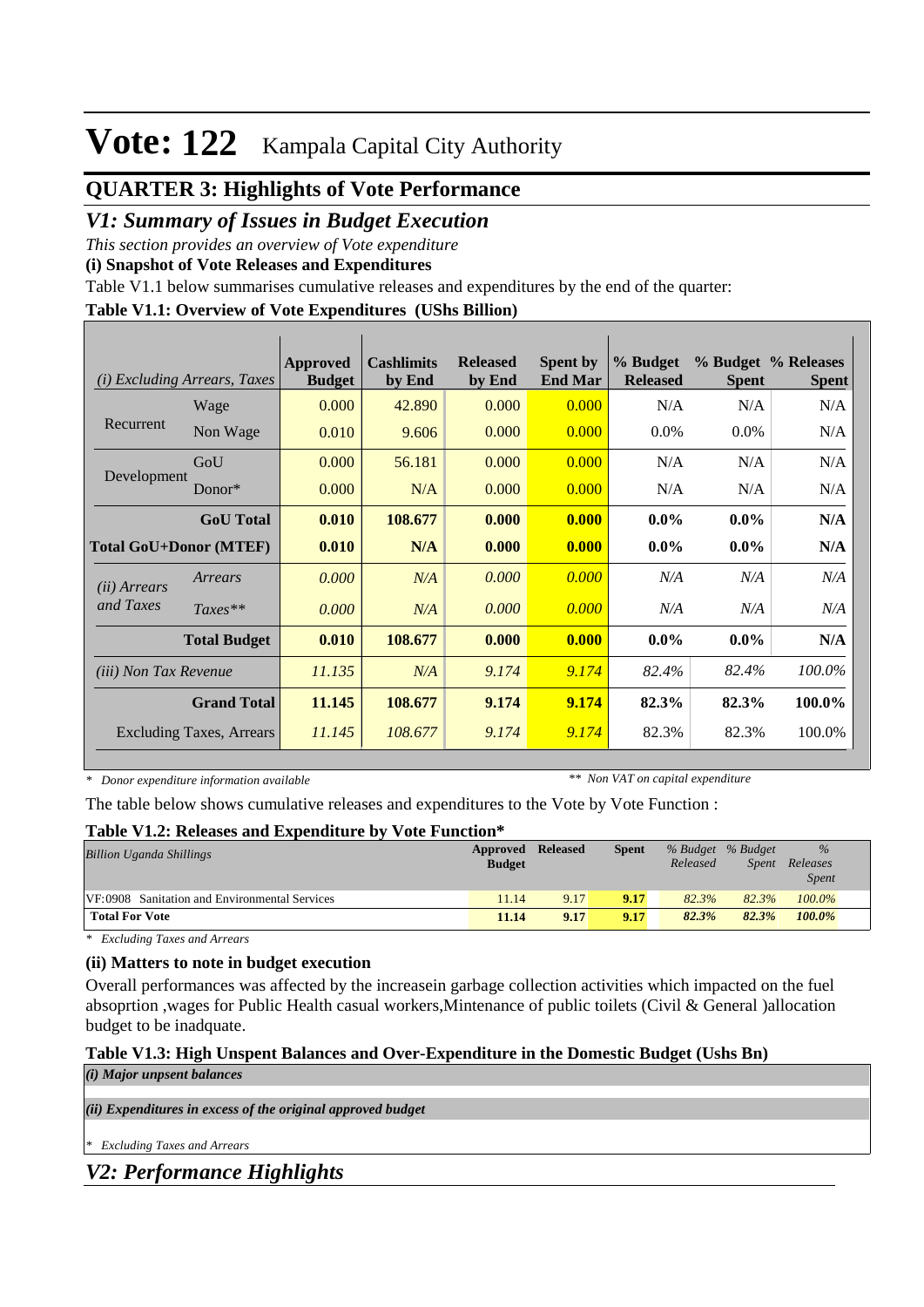## **Vote: 122** Kampala Capital City Authority

## **QUARTER 3: Highlights of Vote Performance**

*This section provides highlights of output performance, focusing on key outputs and actions impelemented to improve section performance.*

#### **Table V2.1: Key Vote Output Indicators and Expenditures\***

| <i>Vote, Vote Function</i><br>Key Output                         | <b>Approved Budget and</b><br><b>Planned outputs</b> | <b>Cumulative Expenditure</b><br>and Performance | <b>Status and Reasons for</b><br>any Variation from Plans |       |
|------------------------------------------------------------------|------------------------------------------------------|--------------------------------------------------|-----------------------------------------------------------|-------|
| <b>Vote Function: 0908 Sanitation and Environmental Services</b> |                                                      |                                                  |                                                           |       |
| <b>Vote Function Cost</b>                                        | <b>UShs Bn:</b>                                      | 11.145 UShs Bn:                                  | 9.174 % Budget Spent:                                     | 82.3% |
| <b>Cost of Vote Services:</b>                                    | UShs $B_n$ :                                         | 11.145 <i>UShs Bn</i> :                          | <b>9.174</b> % Budget Spent:                              | 82.3% |

*\* Excluding Taxes and Arrears*

#### Solid Waste Management and Environment

92,735 tons of solid waste was collected, transported and disposed at the Landfill. About 66% of the collected waste was disposed by KCCA and the rest by private garbage collectors. In comparison to the 2nd quarter of the FY 2014/15, there was a 0.62% increase in the total amount of solid waste disposed of at the landfill. Environment Management 

The contractor for Maintaining Nakivubo Channel started working in March, the work involves De-siltation, slashing and repairing works.Areas worked on include; Mukwano area, UNRA, Peacock, Container village etc.

Under Kampala Integrated Solid Waste Management PPP project, the following activities were conducted; three companies were contracted for SWM for the City, Kampala Waste Consortium, Nabugabo Updeal and HomeklinSeven Roles in the PPP Project are Enforcement, Sensitization and Public Engagement. Concession Agreement drafted and awaits review by the Solicitor General; Sensitization plans per division (draft) developed; Work plan developed and awaiting review by PCA

A total of 53 projects were reviewed for Environmental Management Compliance during the quarter. Of these, 38 were recommended, 12 Deferred and the rest were not recommended (3).Only 2 Mast Projects were recommended.

32 environment audits for ESMP for Masts were verified and monitored, All facilities need to address issues like waste management, Safety to be compliant to National Standards. A total of 2 Industrial audits were also undertaken.

597 development applications were reviewed for Environmental Compliance and Sites were visited. 239 Development Applications were approved, 337 Development Applications were deferred, and 21 applications were rejected.

Environmental Inspection of schools with a focus on Occupational Health and Safety (OHS), Sanitation, Greenery, Waste Management, Infrastructure, General Environmental surrounding were conducted. Four (4) School Environmental Inspection Reports addressing recommendation for licensing or improvements required, 3 recommended and 1 deferred

16 industries were inspected and monitoring undertaken for industries on waste management, environmental management standards and Occupational Health and Safety (OHS).

96 Facilities were inspected, 32 Nuisance notices were issued, 6 Facilities were impounded and 07 Sensitization meetings were held in relation to Noise Pollution Control and monitoring of Amusement /entertainment premises.

Knowledge Management, A team under DPHE, participated in a five (5) day training of Environmental